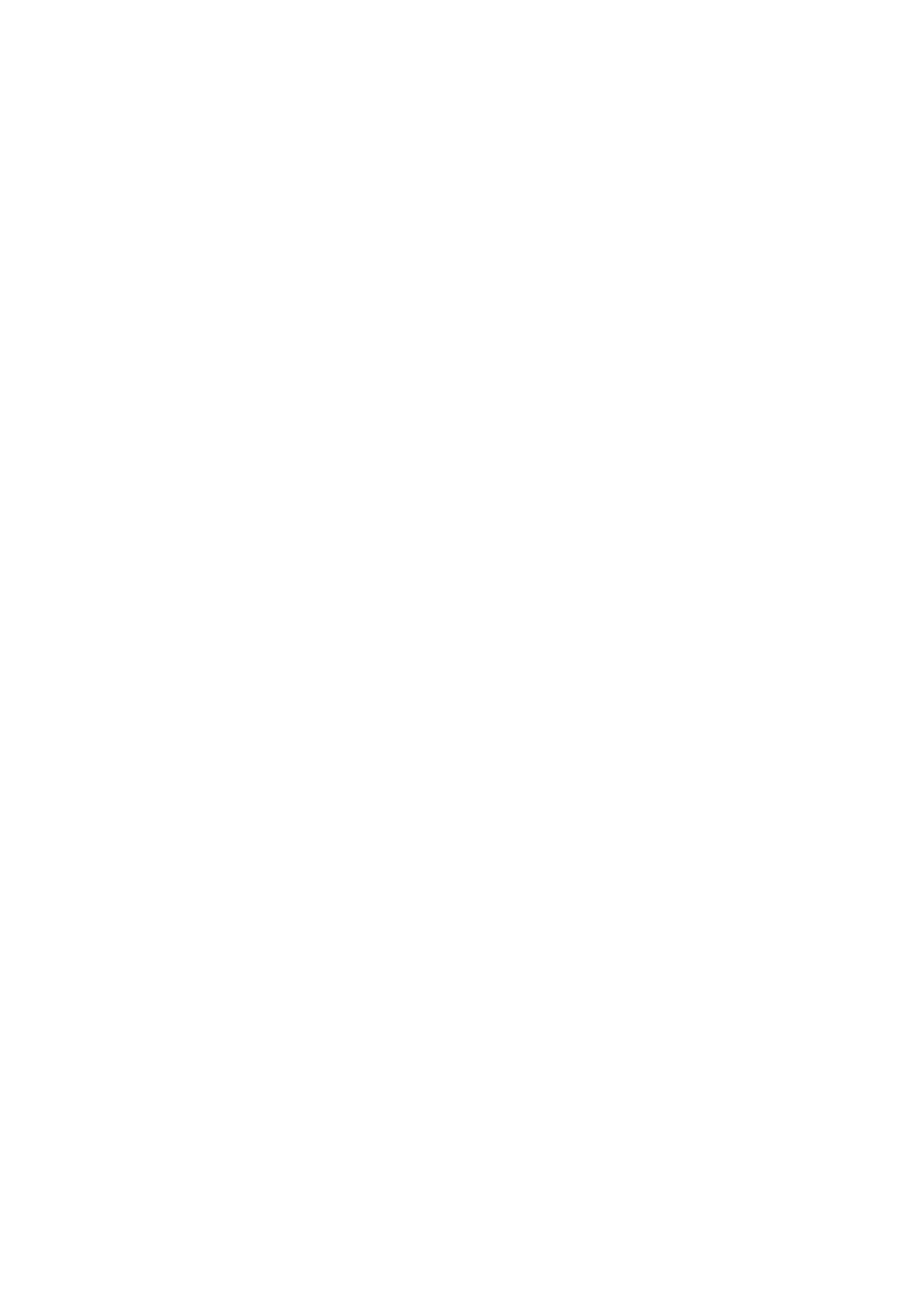| <b>File Name</b>                                                       | <b>File number</b> |
|------------------------------------------------------------------------|--------------------|
| <b>Senate Estimates April 2019</b>                                     | F20190000064822    |
| <b>Senate Estimates Feb</b>                                            | F20190000064829    |
| 20190808 and 0910-RMA - Sydney and Melbourne                           | F20190000054942    |
| 20190827 - RLC - Brisbane                                              | F20190000057507    |
| 20190830 - BFSLA - Gold Coast                                          | F20190000054941    |
| 20190918 - AICD - Melbourne                                            | F20190000059848    |
| 20191017 - GRCI Conference - Melbourne                                 | F20190000062338    |
| 20191114 - ARCA - Gold Coast                                           | F20190000065001    |
| 20191118 - ASF Conference - Sydney                                     | F20190000065259    |
| 20191126 - Governance Institute of Australia - Melbourne               | F20190000065954    |
| 20191216 - GRCI - Melbourne                                            | F20190000067743    |
| 006 - ASIC Treasury Liaison                                            | F20190000061844    |
| 012 - ASIC - APRA Committee meetings                                   | F20190000066536    |
| 004 - 2020-03-30 - AFR Banking and Wealth Summit - roundtable - Sydney | F20190000064994    |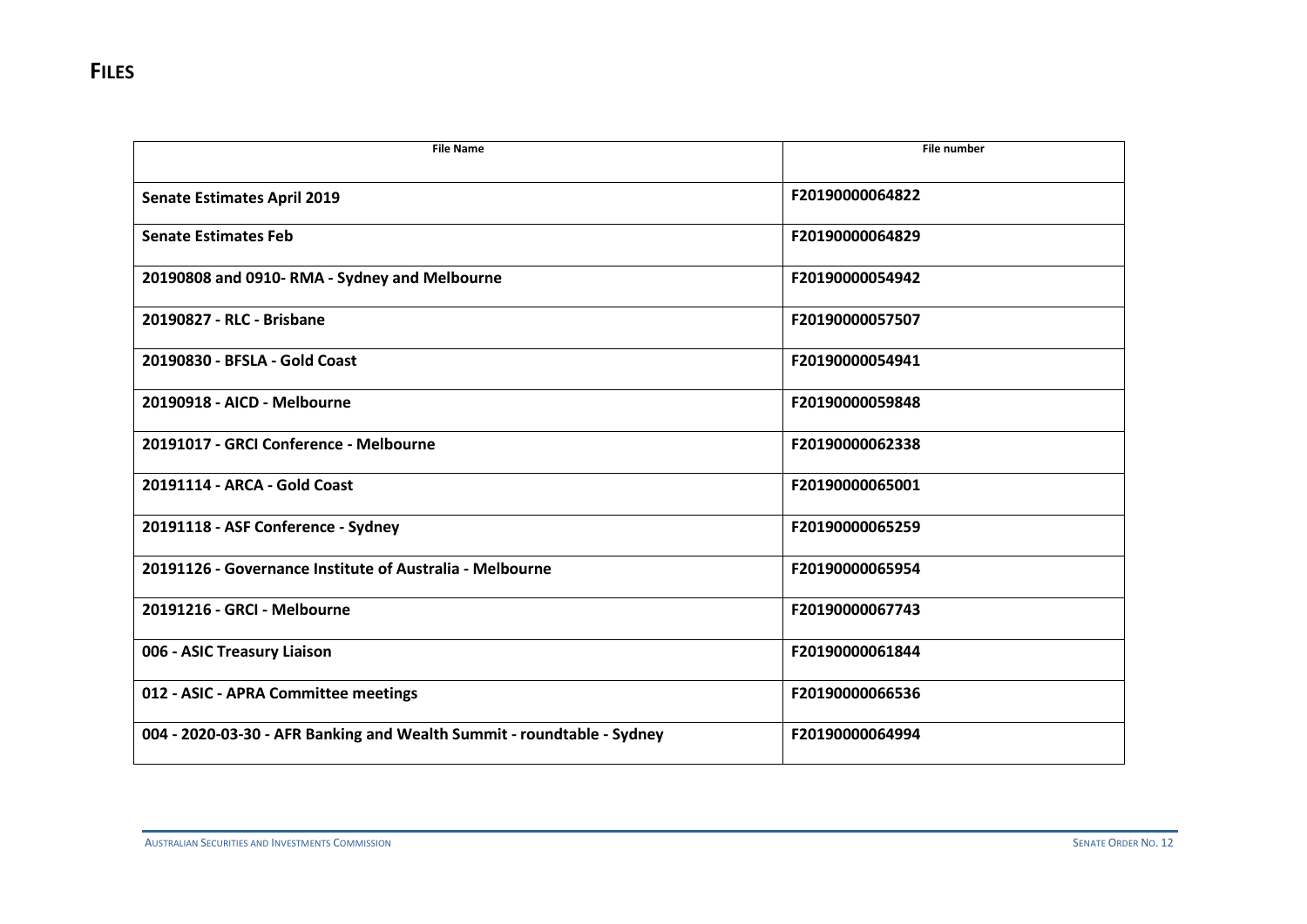| 011 - 2019-08-15 - Financial Wellbeing Network event                            | F20190000049263 |
|---------------------------------------------------------------------------------|-----------------|
| 013 - 2019-08-28 - Breafast - Brisbane Breakfast speaking event                 | F20190000053464 |
| 016 - 2019-11-07 - CABE University of Melbourne - Keynote speaker               | F20190000049257 |
| 017 - 2019-11-29 - AICD Leaders Lunch - speaking - Brisbane                     | F20190000049267 |
| 018 -2019-08-15 - P and D Speaking event - subject - ABW                        | F20190000055676 |
| 019 - 2019-09-24 - ASIC RegTech Initiatives - Voice Analytics 24 September 2019 | F20190000057186 |
| 020 - 2019-11-14 - RAVC speaking event on Gold Coast                            | F20190000057369 |
| 022 - 2019-11-15 - FINSIA speaking - panel event in Sydney                      | F20190000059396 |
| 023 - 2019-20-31 - EA Panel Event - 31 October 2019                             | F20190000062898 |
| 024 - 2019-10-31 - Mental Health all staff event                                | F20190000062896 |
| 2019-07-31 - Dinner post 2019 Rodney Wylie Lecture                              | F20190000048915 |
| 2019-08-02-04 - 2019 Corporations Workshop in Adelaide                          | F20190000049261 |
| 2019-08-08 - Banking and Finance Oath Conference BFO with FINSIA in Sydney on 8 |                 |
| August 2019                                                                     | F20190000049271 |
| <b>ACCC MOU</b>                                                                 | F20190000060616 |
| <b>ACCC MOU</b>                                                                 | F20190000060620 |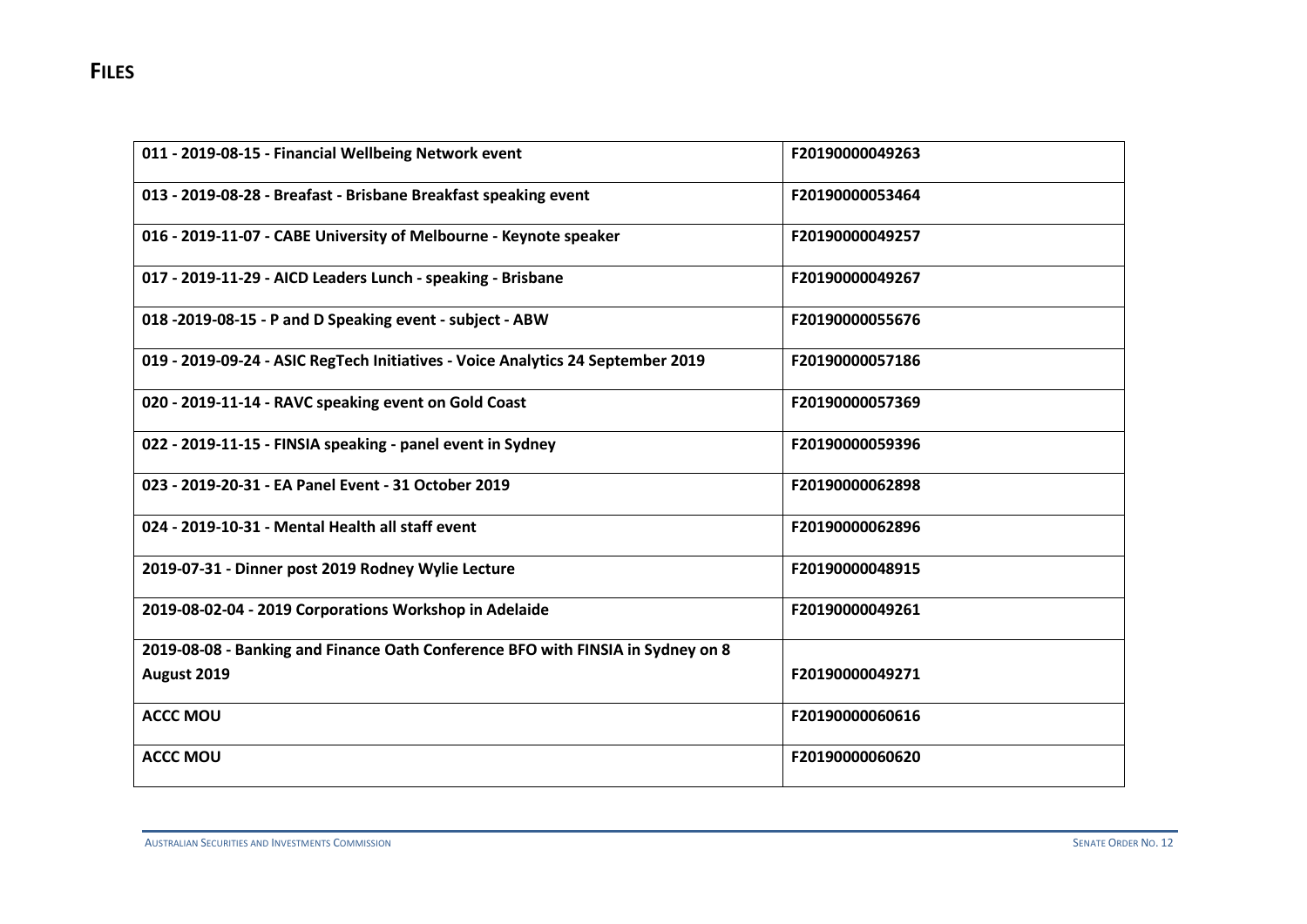| <b>ASIC ABS MOU</b>                                                          | F20190000061060 |
|------------------------------------------------------------------------------|-----------------|
| Responsible lending public hearing - Sydney 12 August 2019                   | F20190000055558 |
| 2019 ASIC Ministerial Correspondence                                         | F20190000049909 |
| <b>ASIC Government Submissions</b>                                           | F20190000057274 |
| <b>Parliamentary Committee Reports and Recommendations</b>                   | F20190000049957 |
| Senate Order 22 - Meetings with former ministers                             | F20190000059577 |
| 2019 - Parliamentary Joint Committee hearing - 13 September 2019 - PDF       | F20190000058224 |
| 2019 - Parliamentary Joint Committee hearing - 13 September 2019 - WORD      | F20190000056781 |
| 2019 - PJC HEARING - Inquiry into regulation of auditing - 19 November 2019  | F20190000064495 |
| 2019 - Corporate QoN - October 2019                                          | F20190000064970 |
| 2019 - QoN - Eric Abetz                                                      | F20190000063313 |
| 2019 - QoN - House of Reps Standing Committee on Economics - 16 October 2019 | F20190000062731 |
| 2019 - QoN - PJC - 13 September 2019                                         | F20190000059427 |
| 2019 - QoN - PJC - 19 November 2019                                          | F20190000066171 |
| 2019 - QoN - Senate Economics Legislation Committee - 23 October 2019        | F20190000064771 |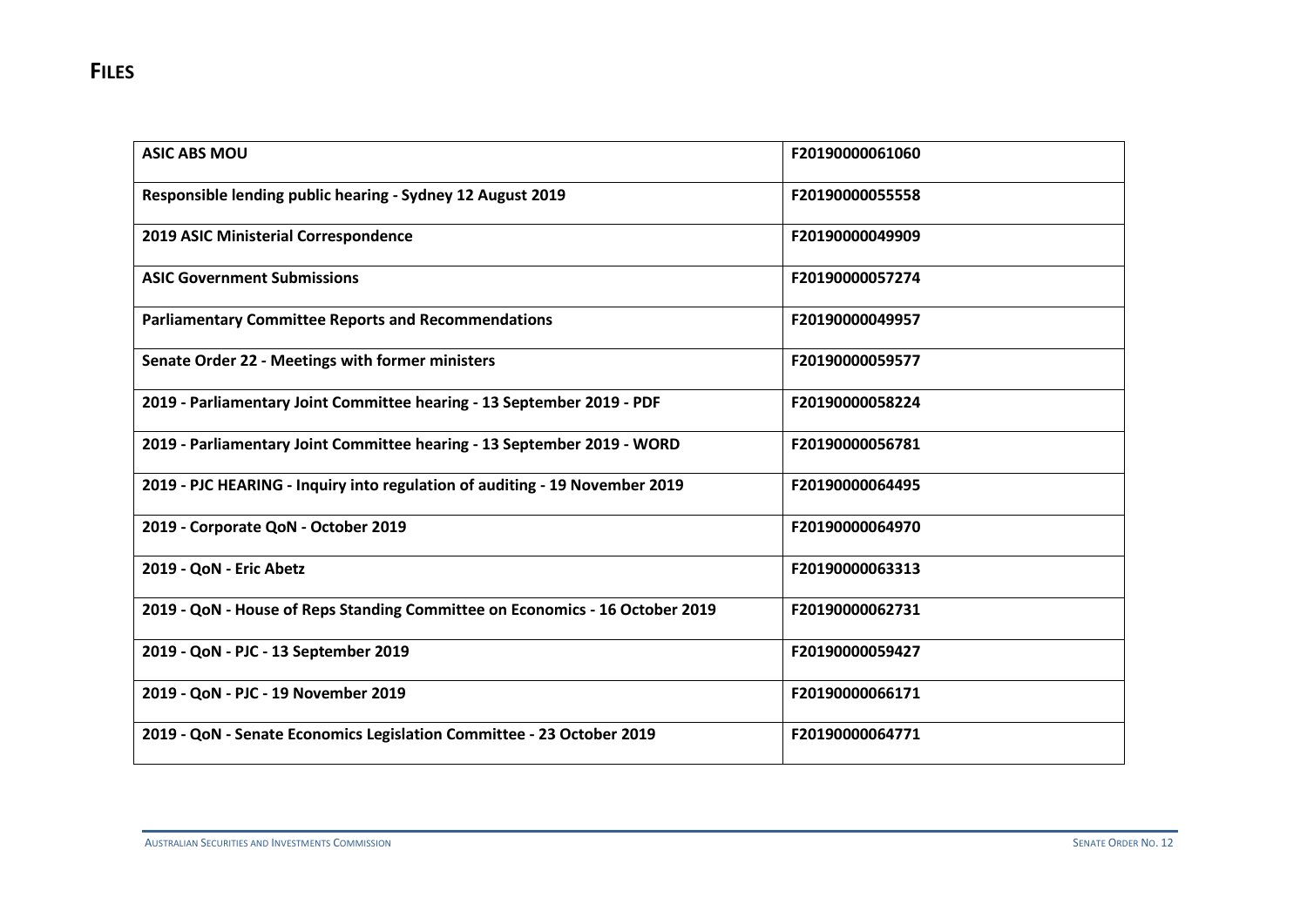| 2019 QoN - PJC Inquiry into Regulation of Auditing in Australia            | F20190000062689 |
|----------------------------------------------------------------------------|-----------------|
| <b>Treasurer's Pocket Money Challenge</b>                                  | F20190000067694 |
| <b>ASIC Privacy policy</b>                                                 | F20190000049288 |
| ASIC update on implemention of FSRC recommendations                        | F20190000058834 |
| MOU between Northern Territory Police and ASIC                             | F20190000061684 |
| MOU with ATO and Risk and Security to share information on employee safety | F20190000052356 |
| MOU with Australian Bureau of Statistics (ABS) - Audit Committee Member    | F20190000062661 |
| MOU with Australian Communications and Media Authority                     | F20190000051070 |
| <b>MOU with Department of Finance</b>                                      | F20190000057782 |
| MOU with the State Insurance Regulatory Authority                          | F20190000051063 |
| Advice to Treasury - ASIC v ***                                            | F20190000055377 |
| Advice to Treasury - Repayment History Information under the Privacy Act   | F20190000061114 |
| <b>WA CDPP Liaison Meetings</b>                                            | F20190000062319 |
| <b>ALRC- Corporate Criminal Responsibility Review</b>                      | F20190000060201 |
| APRA delegation to ASIC - ***                                              | F20190000065010 |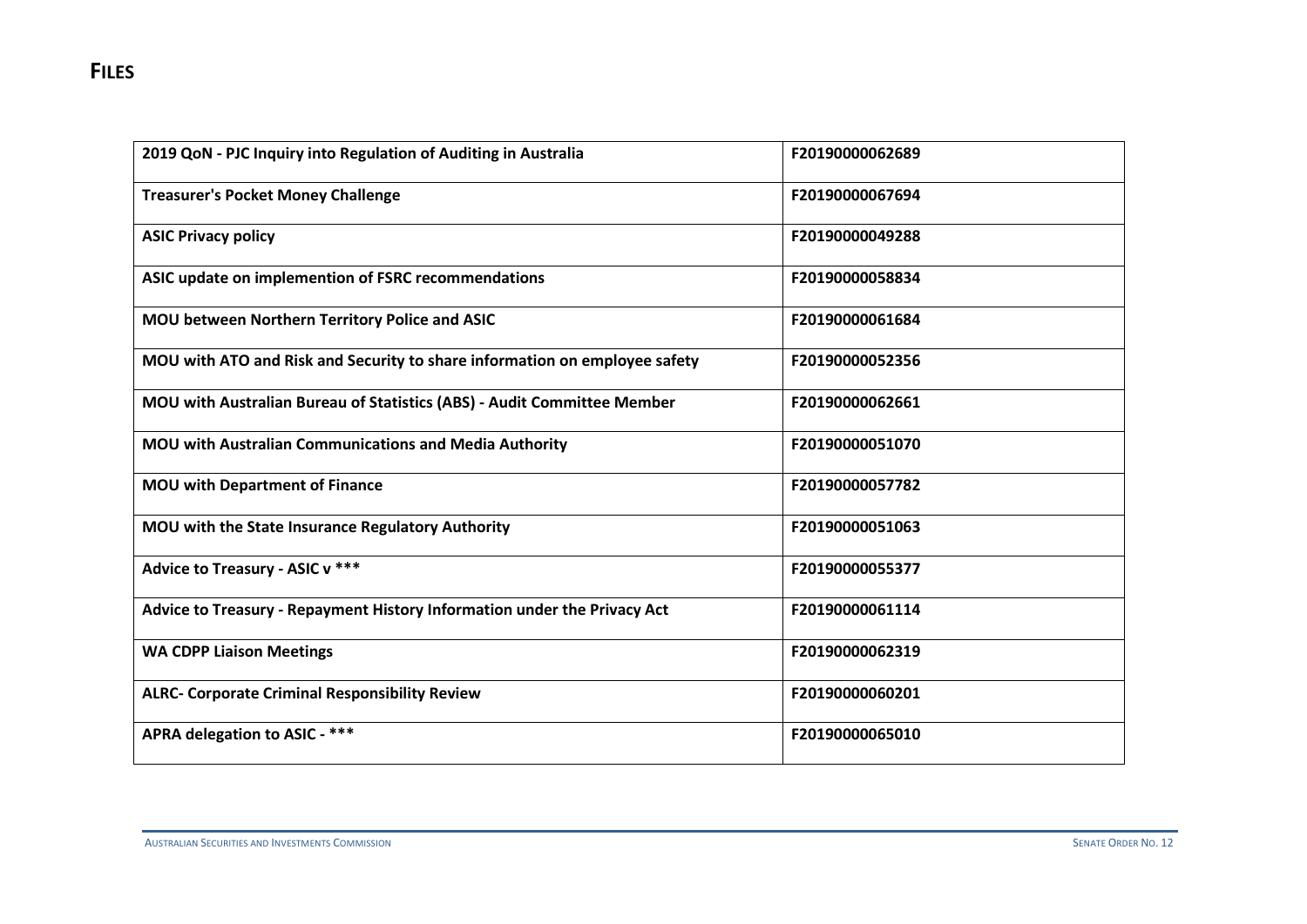| ASIC delegation to ACCC -*** ***                                | F20190000063126 |
|-----------------------------------------------------------------|-----------------|
| 201911 - AGS request for Enforcement Manual                     | F20190000066415 |
| 201911 - Commonwealth Ombudsman request for Enforcement Manual  | F20190000064993 |
| <b>Capacity Building Brunei Workshop (ARFP Readiness)</b>       | F20190000049304 |
| <b>Finances with DFAT for OJK Program</b>                       | F20190000060796 |
| <b>IOSCO CER Madrid 2019</b>                                    | F20190000056248 |
| IOSCO CER Sydney 2020                                           | F20190000056249 |
| <b>CAR - ASIC-APRA WG</b>                                       | F20190000063772 |
| <b>CAR - Existing obligations on licensees</b>                  | F20190000048856 |
| <b>CAR - Rec 1.17 Product Responsibility</b>                    | F20190000063200 |
| <b>FFSP Licensing Implementation</b>                            | F20190000063472 |
| <b>Treasury Consultation - Enhancements to UCT Protections</b>  | F20190000068438 |
| <b>Credit and Banking - AFCA Quarterly Liaison</b>              | F20190000065195 |
| <b>CAANZ - Australian Consumer Law Year in Review (2018-19)</b> | F20190000055842 |
| *** - *** College                                               | F20190000059351 |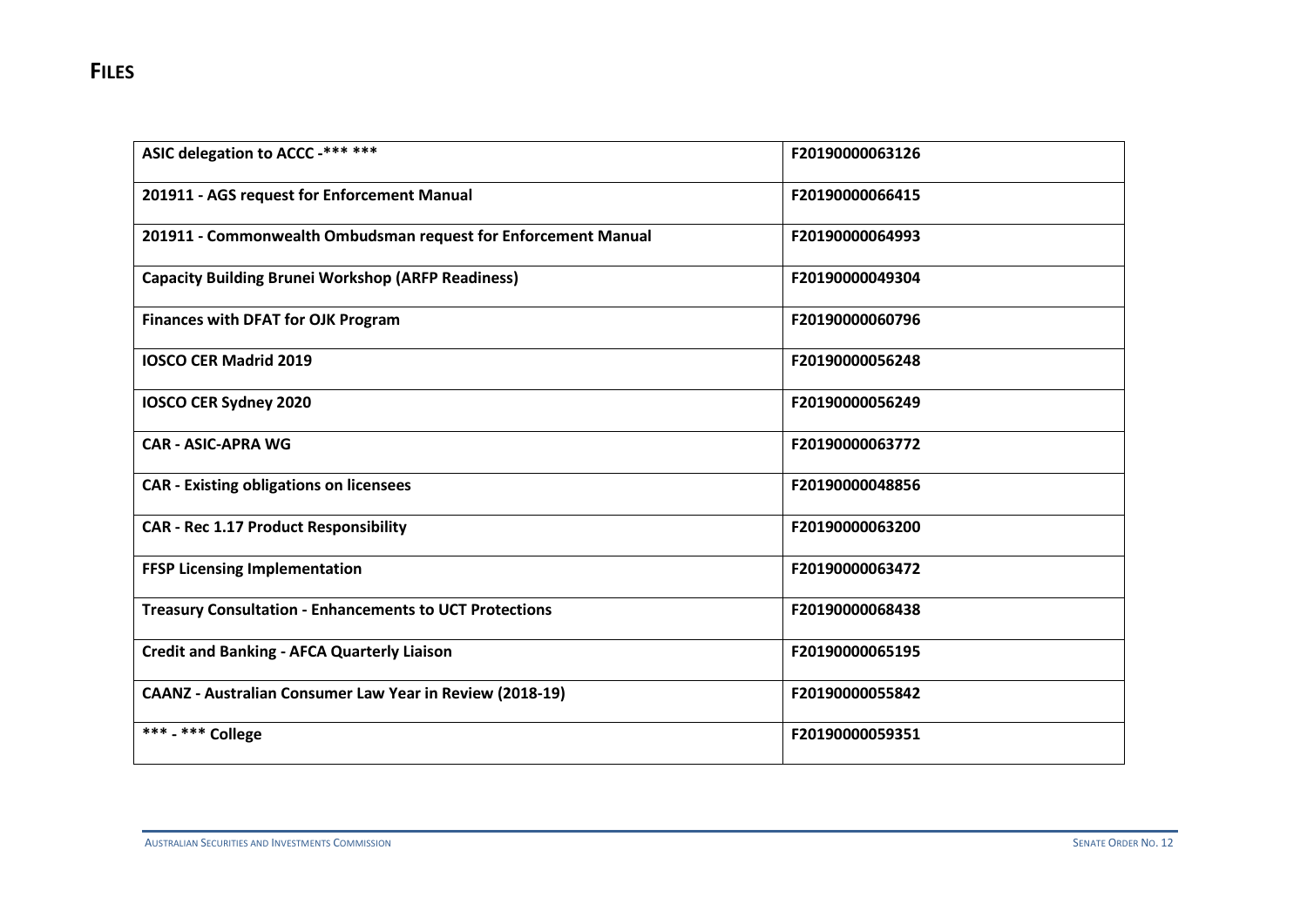| *** - *** supervisory college                         | F20190000049796 |
|-------------------------------------------------------|-----------------|
| *** - *** and *** supervisory colleges                | F20190000051561 |
| *** - *** supervisory college                         | F20190000049822 |
| IAIS - Market Conduct Working Group (*** ***)         | F20190000060835 |
| <b>IAIS MMoU</b>                                      | F20190000054251 |
| JFSA - *** *** *** ***                                | F20190000054245 |
| 201910 - IOSCO Oct 2019 Board Meeting                 | F20190000062379 |
| IOSCO C5 - October 2019 Meeting                       | F20190000062193 |
| <b>ASIC APRA Briefing 2019</b>                        | F20190000062444 |
| Asia Region Funds Passport - General - 2019           | F20190000054237 |
| IOSCO - Index CIS Survey - 2019                       | F20190000066442 |
| IOSCO - FUG - MOU and Deference Repositories - 201907 | F20190000060367 |
| Presentation - IOSCO - MMOU EMMOU Workshop - 201908   | F20190000060358 |
| <b>IOSCO Monitoring Group Annual Surveys - 201911</b> | F20190000066381 |
| <b>PJCLE August 2019</b>                              | F20190000056372 |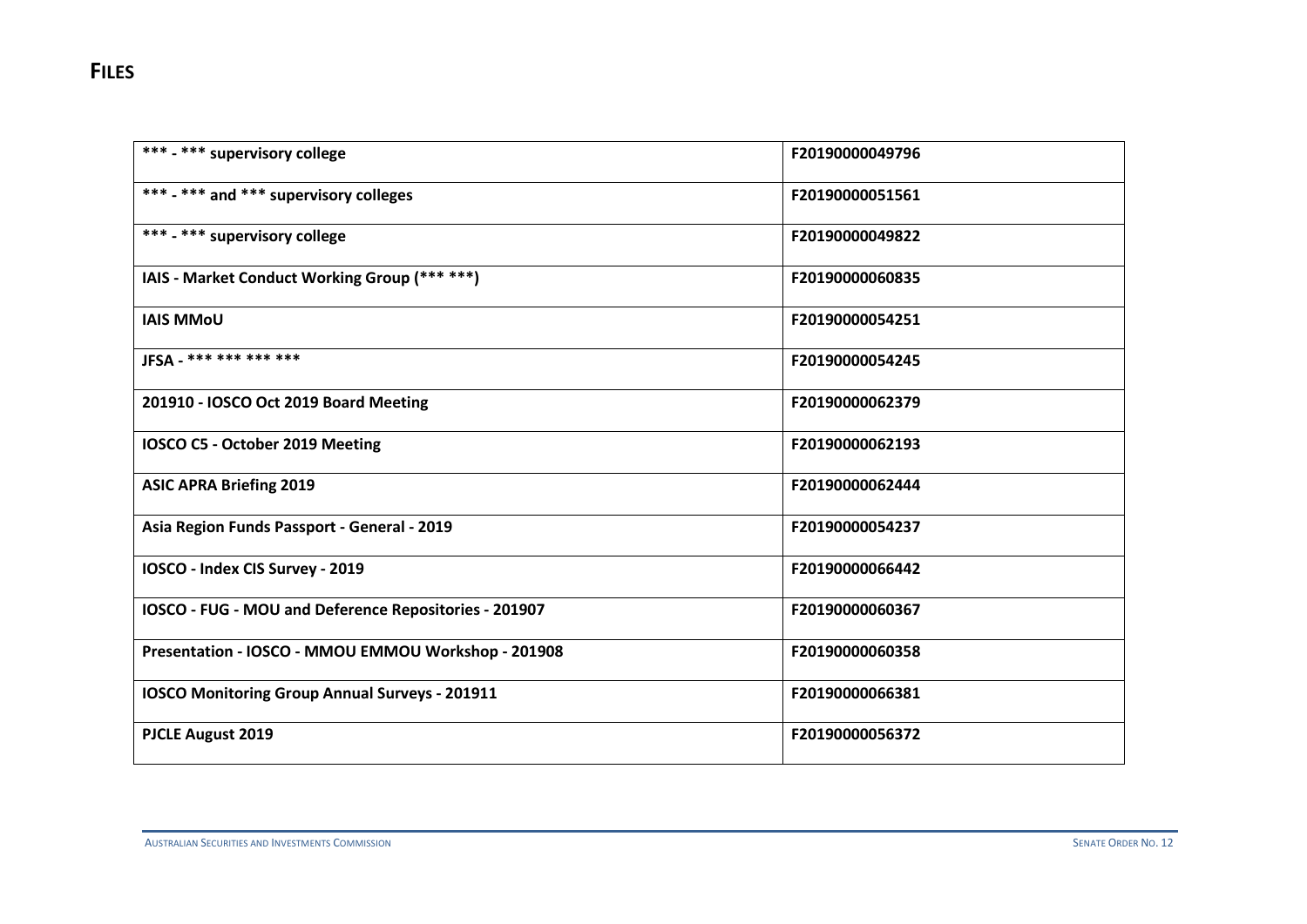| <b>FINTEL Alliance</b>                                                               | F20190000064832 |
|--------------------------------------------------------------------------------------|-----------------|
| ACIC - 2019 - Board Meeting 3 - August                                               | F20190000055673 |
| ACIC - 2019 - Board Meeting 4 - November                                             | F20190000062932 |
| PJCLE - August 2019 - internal collation                                             | F20190000056380 |
| <b>AFMA</b> meetings                                                                 | F20190000059182 |
| <b>Aust Institute of Credit Management (AICM)</b>                                    | F20190000049355 |
| <b>Aust Restructuring Insolvency Turnaround Assoc (ARITA)</b>                        | F20190000053713 |
| <b>IOSCO Harvard Law School International Financial Systems - Compliance Phase 2</b> | F20190000051655 |
| IOSCO Harvard Law School International Financial Systems - Regulation Phase 1        | F20190000051568 |
| <b>IOSCO Responses</b>                                                               | F20190000064555 |
| 201911 - Senate Estimates Corporate QoN                                              | F20190000064996 |
| 201912 - Senate Finance and Public Administration Committee                          | F20190000067179 |
| ACIC - QPol data issue - September 2019                                              | F20190000063861 |
| <b>ASIC-NZ Liaison meeting 2019</b>                                                  | F20190000066431 |
| Commonwealth Ombudsman 2019-2020                                                     | F20190000053958 |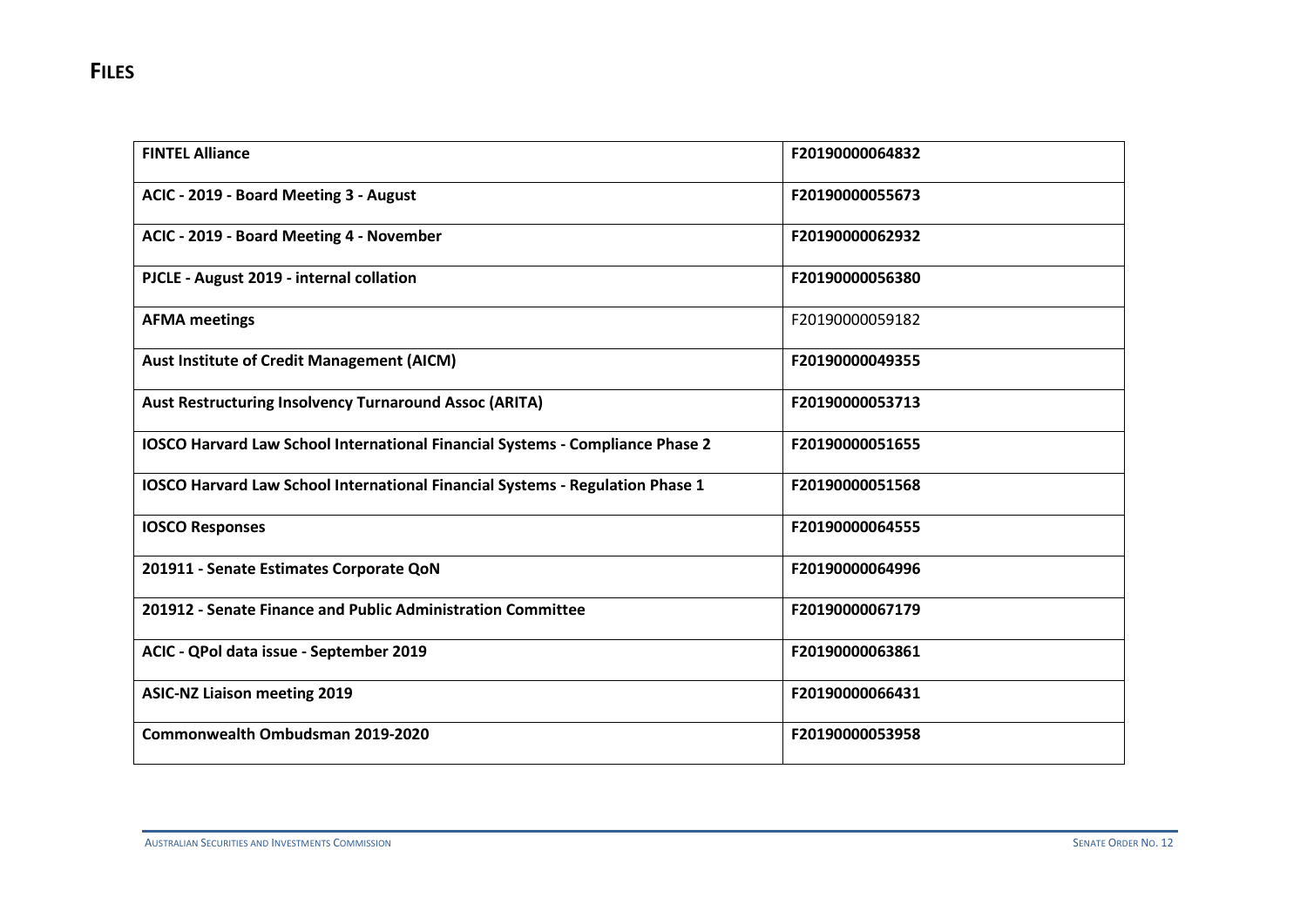| ASIC_ATO 6 monthly liaison forum papers                         | F20190000067078 |
|-----------------------------------------------------------------|-----------------|
| 01 August 2019 - NSW ASIC CDPP Liaison Meeting                  | F20190000049333 |
| 12 September 2019 - NSW ASIC CDPP Liaison Meeting               | F20190000058030 |
| 15 August 2019 - VIC ASIC CDPP Liaison Meeting                  | F20190000054161 |
| 16 September 2019 - VIC ASIC CDPP Liaison Meeting (REPORT ONLY) | F20190000058891 |
| 17 October 2019 - VIC CDPP Liaison Meeting                      | F20190000061810 |
| 201908 - SA ASIC CDPP Liaison Meeting                           | F20190000053333 |
| 20190808 QLD CDPP Liason Meeting                                | F20190000048860 |
| 20190919 - QLD ASIC CDPP Liaison Meeting                        | F20190000057195 |
| 20191016 SA ASIC CDPP Liaison Meeting                           | F20190000061396 |
| 20191031 - QLD ASIC CDPP Liaison Meeting                        | F20190000061858 |
| 20191210 - SA ASIC CDPP Liaison Meeting                         | F20190000065686 |
| 20191212 QLD ASIC CDPP Liaison Meeting                          | F20190000065354 |
| 21 November 2019 - VIC ASIC CDPP Liaison Meeting                | F20190000065700 |
| 24 October 2019 - NSW ASIC CDPP Liaison Meeting                 | F20190000061751 |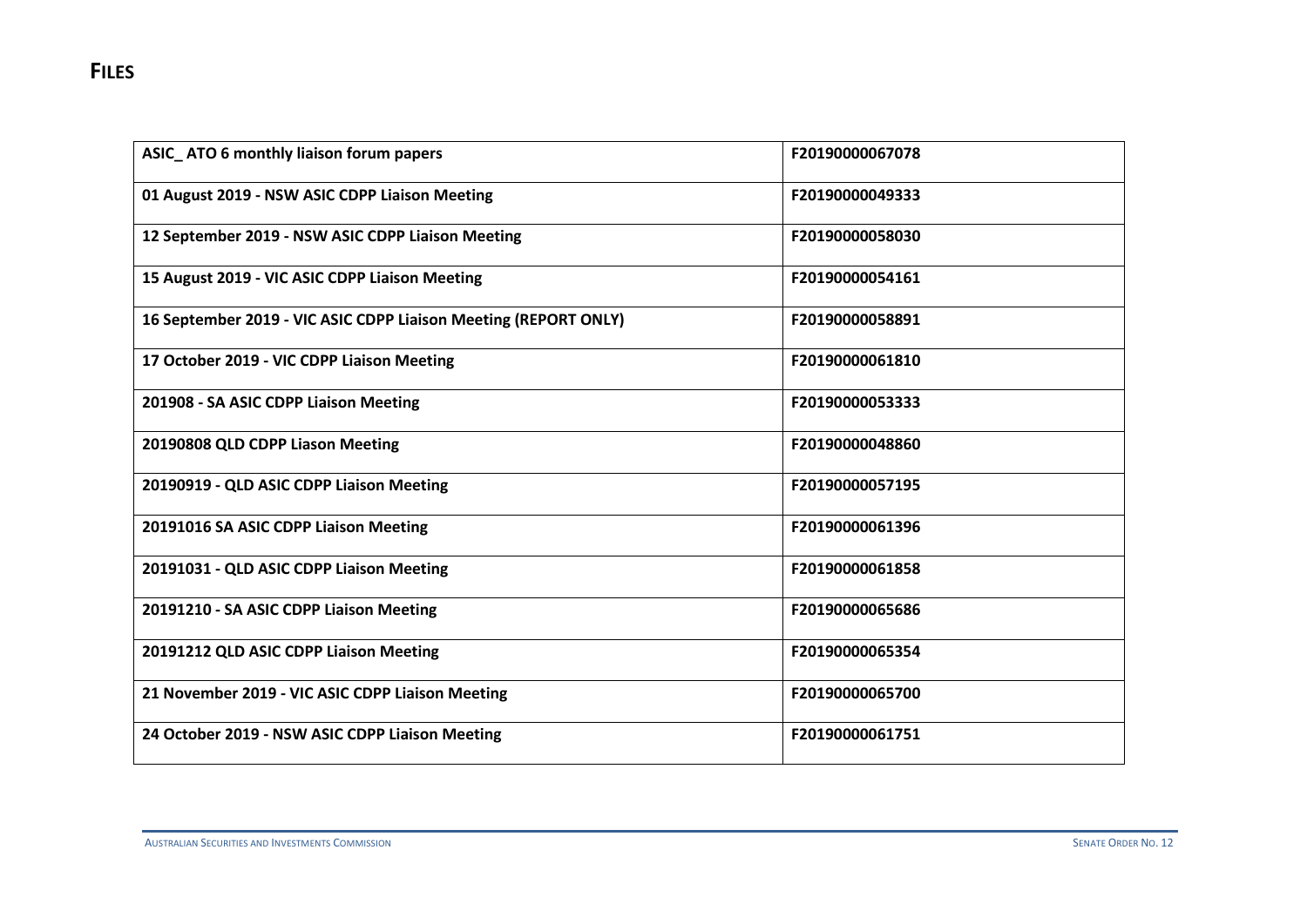| 5 December 2019 - NSW ASIC CDPP Liaison Meeting  | F20190000064876 |
|--------------------------------------------------|-----------------|
| <b>CDPP - NSW</b>                                | F20190000066042 |
| CDPP - Qld                                       | F20190000066744 |
| <b>CDPP - SA</b>                                 | F20190000066759 |
| <b>CDPP - VIC</b>                                | F20190000066959 |
| 12 December 2019 - VIC ASIC CDPP Liaison Meeting | F20190000066976 |
| July 2019- VIC ASIC CDPP Liaison (REPORT ONLY)   | F20190000052268 |
| Op Themis (previously Heads of Fraud Forum)      | F20190000064496 |
| <b>State Police - SA</b>                         | F20190000061876 |
| <b>Capability Review</b>                         | F20190000064615 |
| <b>IOSCO - Annual Forum 2019</b>                 | F20190000064520 |
| <b>IOSCO 2019</b>                                | F20190000064719 |
| <b>Parliamentary Hearings</b>                    | F20190000064521 |
| <b>International Travel Policy</b>               | F20190000048718 |
| 201909 PJC Briefings                             | F20190000057424 |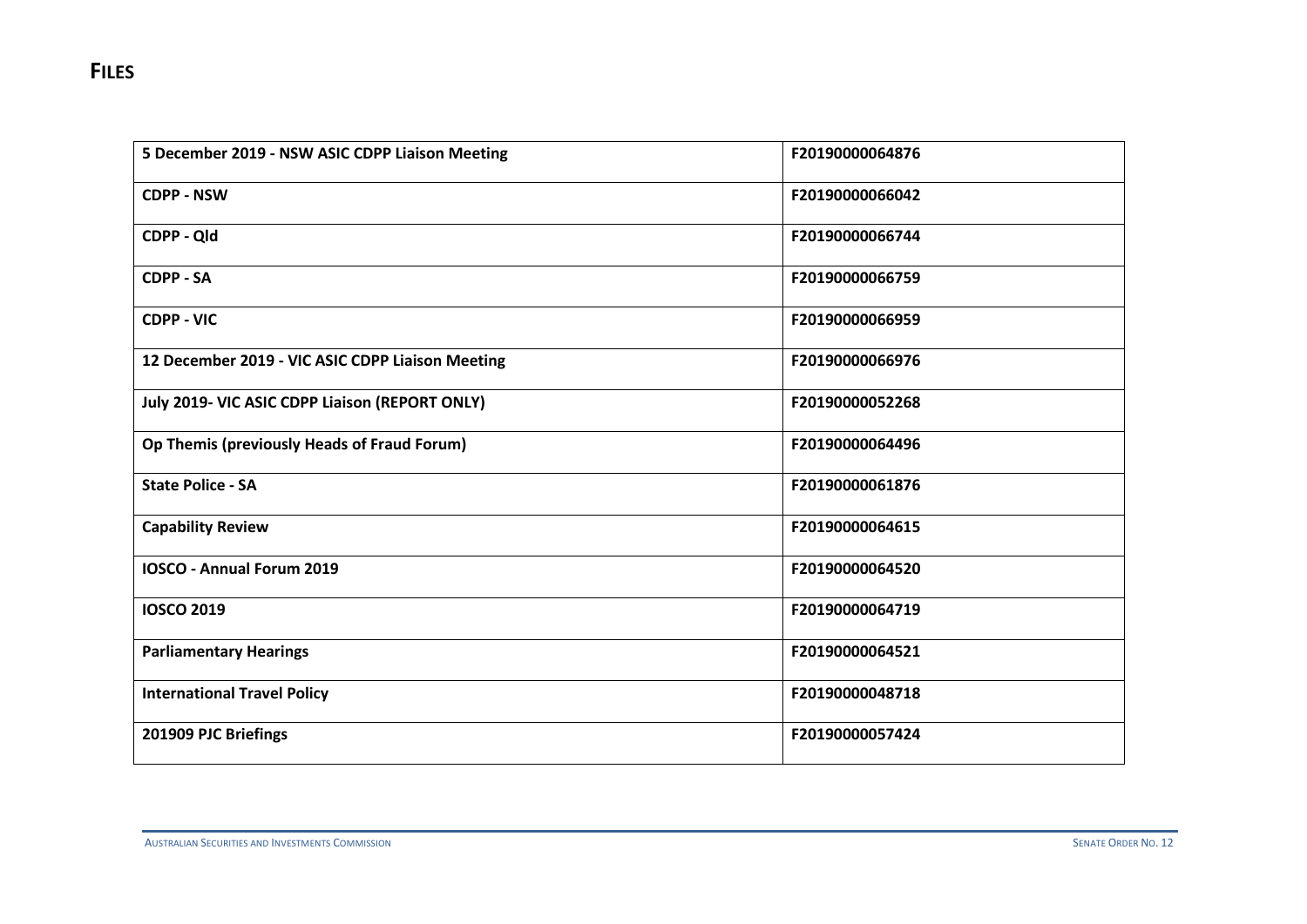| 201910- House of Reps Standing Committee on Economics           | F20190000061083 |
|-----------------------------------------------------------------|-----------------|
| 201911 PJC Briefings                                            | F20190000063343 |
| 202001- FSRC- post-FSRC report                                  | F20190000067235 |
| <b>Bank Fee Strategic Review 2019</b>                           | F20190000052603 |
| <b>CCI Review</b>                                               | F20190000063053 |
| Fee Disclosure Statements Strategic Review 2019                 | F20190000052975 |
| <b>FFNS Thematic Review 2019</b>                                | F20190000057215 |
| FFNS Thematic Review 2019 - Supporting Documents                | F20190000057596 |
| <b>Insurance Strategic Review 2019</b>                          | F20190000052604 |
| *** Kuala Lumpur April 2019                                     | F20190000051456 |
| <b>SAFE Conference Beijing April 2019</b>                       | F20190000051499 |
| IOSCO C3 - Berlin (Sep 2019)                                    | F20190000057809 |
| *** General Supervisory Colleges - *** and *** - September 2019 | F20190000056997 |
| <b>SEGC - Board meeting</b>                                     | F20190000058470 |
| <b>APRA meetings</b>                                            | F20190000061178 |